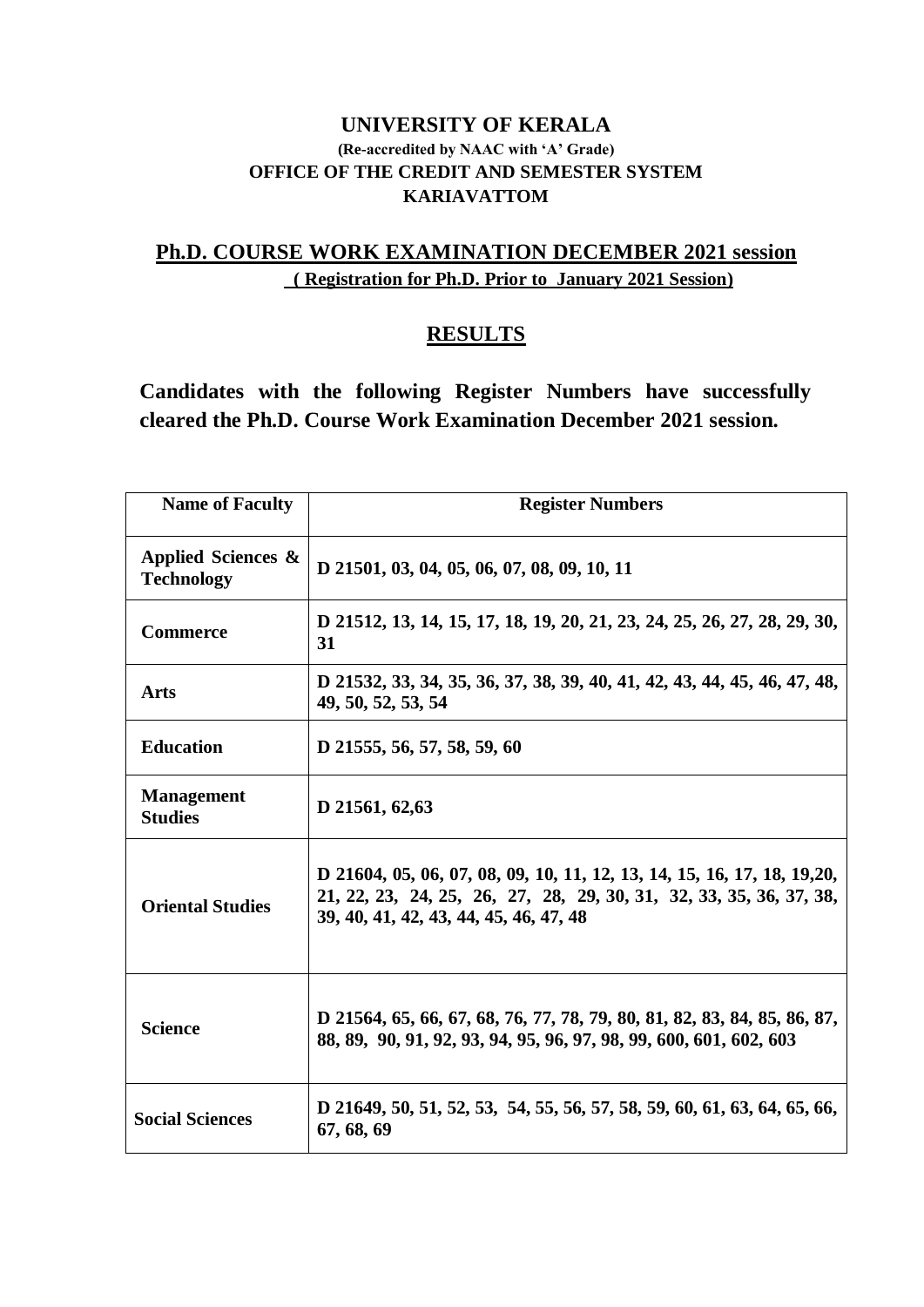| Physical Education   D 21670, 71 |         |
|----------------------------------|---------|
| Law                              | D 21672 |

# **Supplementary Appearance**

**Candidates Passed**

**Reg. No:- J 20014, D 20508 (Faculty of Applied Sciences and Technology) J 21047, J 21048 (Faculty of Education) J 21062, J 20116 (Faculty of Management Studies) J 21128 (Faculty of Science) J 21158, J 21183 (Faculty of Social Sciences)** 

**Sd/-** 

**Controller of Examinations**